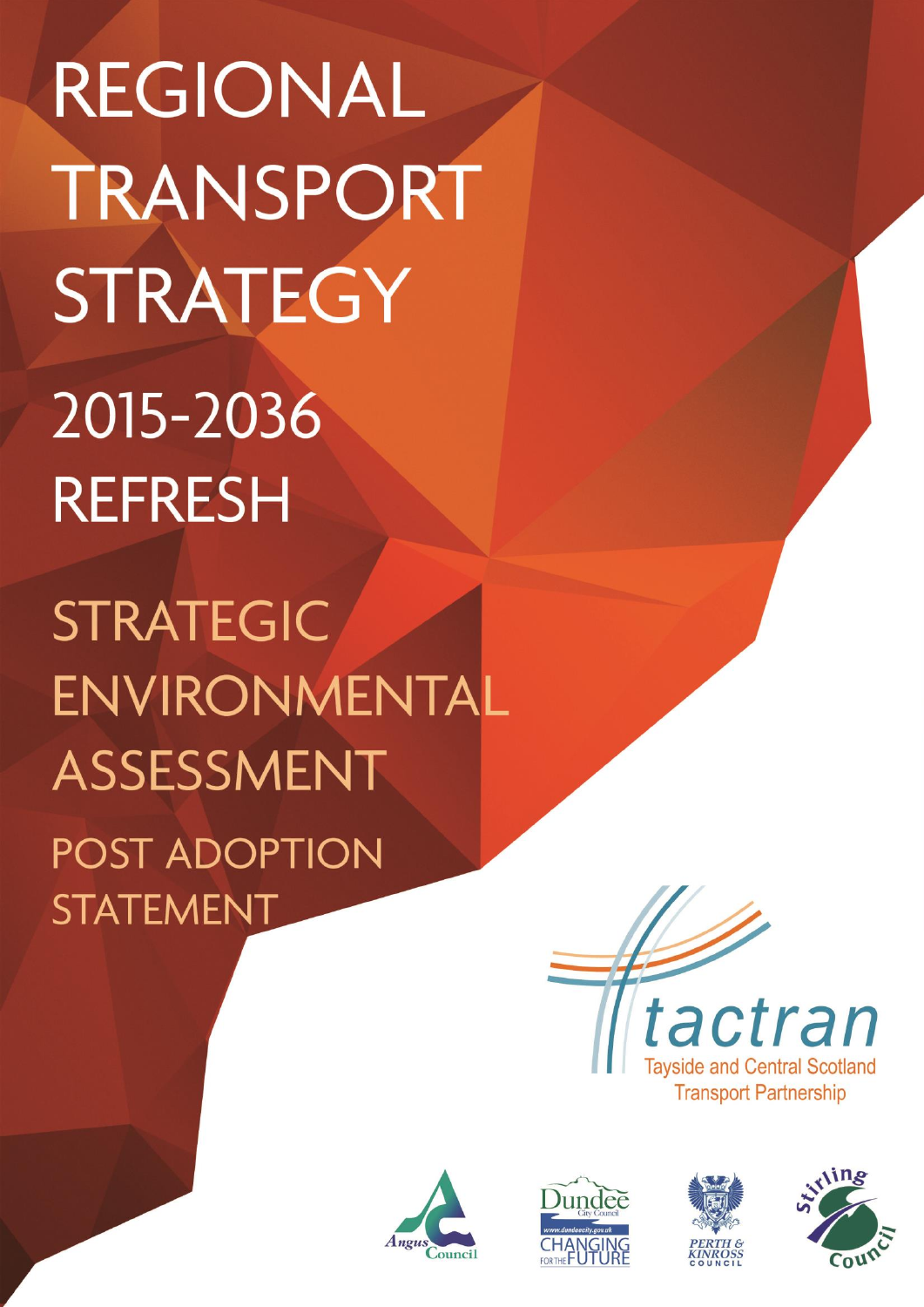# **CONTENTS**

| 1                                                                                    | <b>INTRODUCTION</b>                                                                  | $\mathbf{3}$ |
|--------------------------------------------------------------------------------------|--------------------------------------------------------------------------------------|--------------|
| $\mathbf{2}$                                                                         | <b>KEY FINDINGS OF THE SEA PROCESS</b>                                               | 4            |
| 3                                                                                    | <b>CONSULTATION RESPONSES</b>                                                        | 5            |
| 4                                                                                    | <b>REASONS FOR ADOPTING THE RTS REFRESH AND ASSESSMENT OF</b><br><b>ALTERNATIVES</b> | 5            |
| 5                                                                                    | <b>REQUIREMENT FOR FURTHER ASSESSMENT</b>                                            | 6            |
| 6                                                                                    | <b>MONITORING</b>                                                                    | 6            |
| 7                                                                                    | <b>SUMMARY</b>                                                                       | 6            |
| APPENDIX A COMMENTS FROM THE CONSULTATION AUTHORITIES AND<br><b>TACTRAN RESPONSE</b> |                                                                                      |              |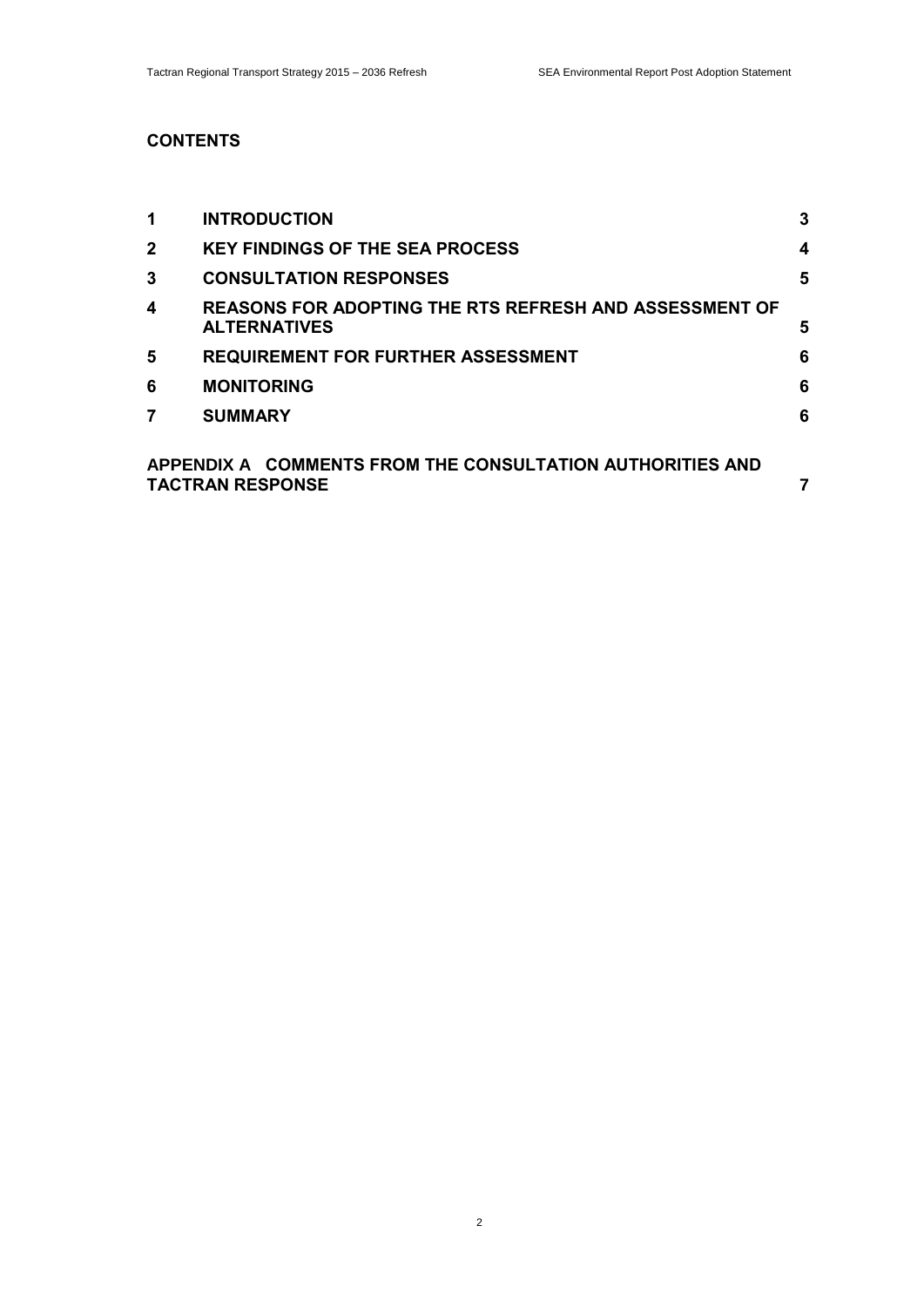#### **1 INTRODUCTION**

This document is the Post Adoption Statement (PAS) for the Strategic Environmental Assessment (SEA) of the Tactran Regional Transport Strategy (RTS) Refresh. The Finalised RTS Refresh was submitted to Scottish Government Ministers on 7 July 2015, in compliance with the requirements of the Transport (Scotland) Act 2005 and Statutory Guidance on the preparation of Regional Transport Strategies. The Minister for Transport and Islands granted approval 23 July 2015.

The RTS 2008 - 2023 was approved by Scottish Ministers in June 2008 and published in October 2008. Original guidance from the Scottish Government was that a review should be conducted every four years. Subsequent guidance has indicated that RTPs can update or refresh their strategies as they wish.

The RTS Refresh is intended to better integrate the RTS with the new TAYplan Strategic Development Plan (SDP) and Local Development Plan (LDP) system covering the whole Tactran region, and emerging Community Planning Partnership (CPP) Single Outcome Agreements (SOA); to extend the period that it covers to 2036, in line with TAYplan; and take account of the changes which have occurred since approval of the RTS in 2008.

The RTS Refresh notes that the core aims and objectives of the RTS 2008 - 2023 remain consistent and relevant, in terms of the Partnership's statutory role, functions and duties, and aligning with and supporting the achievement of national and local outcomes, as defined in the National Performance Framework and Community Planning Single Outcome Agreements (SOAs). The direction of the RTS 2008 - 2023 is not being changed though it is being extended from 2008 - 2023 to 2036, which aligns it with the TAYplan Strategic Development Plan.

A full SEA was undertaken of the RTS when it was first developed in 2006-8. The scale of refresh means that much of the appraisal work that was carried out for the SEA remains valid. The SEA Environmental Report for the RTS Refresh therefore focused on an appraisal of the proposed changes affecting the RTS since its publication in 2008. Actions and policies contained within the existing RTS for which there was no change proposed were not re-assessed.

The SEA of the RTS Refresh included the following activities:

- taking into account the views of the Consultation Authorities regarding the scope and level of detail that was appropriate for the Environmental Report
- preparing an Environmental Report on the likely significant environmental effects of the Draft RTS Refresh which included consideration of:
	- o the relationship with other plans, programmes and strategies, and environmental protection objectives
	- o the environmental baseline
	- o existing environmental problems, issues and opportunities
	- $\circ$  environmental assessment of the RTS Refresh policies and proposals noting the degree to which these are positive, negative or have a neutral or uncertain effect. Assessment also considered the cumulative effect of the policies and proposals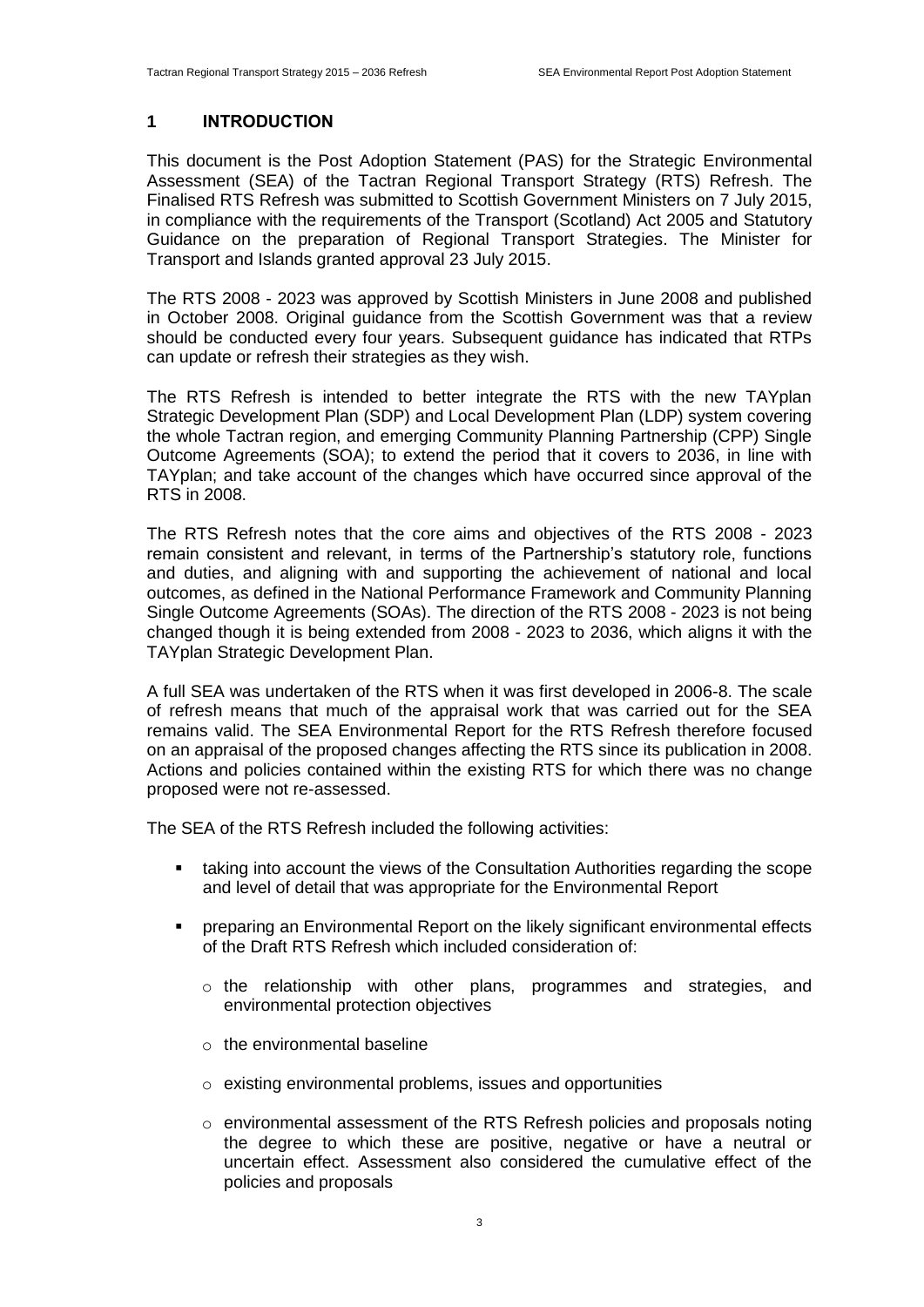- o proposed mitigation measures
- o proposed approach to monitoring the environmental effects of implementation of the RTS Refresh
- **EXEDENT CONSULTERTION CONSULTERT** CONSUltation on the Environmental Report in parallel with the Draft RTS Refresh.

The adopted RTS Refresh, along with the Environmental Report and Post Adoption Statement, are available on the Tactran website at: [http://www.tactran.gov.uk/strategy.html.](http://www.tactran.gov.uk/strategy.html) These documents may also be inspected free of charge during office hours at the Tactran offices at: Bordeaux House, 31 Kinnoull Street, Perth, PH1 5EN.

#### **2 KEY FINDINGS OF THE SEA PROCESS**

The environmental impact of the detailed strategies or frameworks that have been developed since approval of the RTS 2008 - 2023 are summarised as follows:

The Strategic Connectivity Strategy aims to support the delivery of economic prosperity in the region through seeking improvements to the networks and services that connect Tayside and Central Scotland to the rest of Scotland and the UK, Europe and the world. A number of proposals cover infrastructure the effect of which is uncertain. Rail and inter-city bus and coach and movement of freight by sea have the potential to reduce the environmental impact where transfer is made from road.

The Health and Transport Framework aims to ensure that health and transport provisions are considered in a coordinated manner. The impact is neutral to providing major positive effects.

The Active Travel Strategy aims to improve the active travel network across the region and to promote the most sustainable modes of transport. Its impact will be neutral to providing major positive effects.

The Travel Planning Strategy aims to use travel plans and awareness campaigns to promote more sustainable modes of travel. The impact of the Strategy generally is neutral to positive.

The Buses Strategy aims to ensure that key employment, education, retail and tourism locations are linked to the passenger transport network by a service that meets the needs of the local economy and that everyone across the region has access to a key regional centre where they can access a range of services and facilities. The impact of the Strategy generally is neutral to positive.

The Park & Ride Strategy aims to maximise the potential for enhanced Park & Ride in the region's cities, allowing for longer distance travel by bus and coach and encouraging modal shift in favour of rail through station parking provision. The effect of the Strategy will be neutral to positive in terms of promoting modal shift to bus and train.

The Rail Strategy aims to enhance connectivity within the region and between the region and the rest of Britain, and, recognising rail's efficiency in moving people and goods, contribute to the reduction of transport related environmental impacts. Consequently, the overall impact is positive though in some locations, due to increased numbers of services, some noise and vibration impacts are possible at properties close to the line.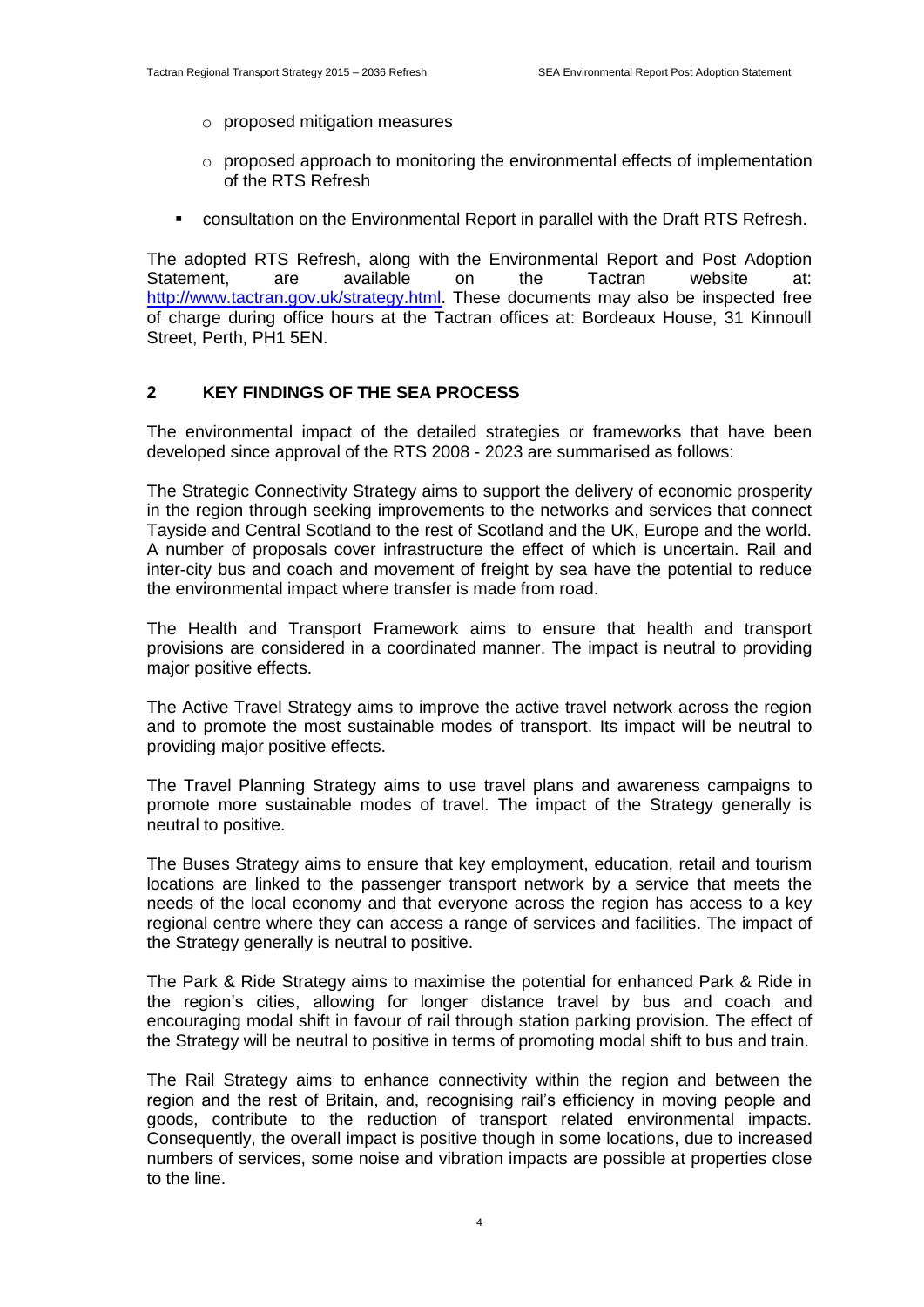The Freight Strategy aims to improve the efficiency and address the adverse environmental impact of freight operations in the region. The impact is broadly positive in terms of reducing the number of road freight movements in urban areas and encouraging the use of less polluting vehicles. Port and associated development has the potential to reduce environmental impact where transfer of movement is made from road but may generate potentially negative impacts on air quality and the aquatic environment.

The Travel Information Strategy addresses the need to provide travel information covering all modes, incorporating and building on existing initiatives, and promoting and maintaining a comprehensive Travel Information System. The environmental impact is broadly neutral.

Where negative impacts could arise these need to be seen in terms of the overall impacts of the preferred package as a whole, which will reduce congestion and promote sustainable modes.

Overall it is concluded that the RTS Refresh will have no major, identifiable detrimental impacts on the environment. Some negative or uncertain impacts have been identified and mitigation measures explored*.* 

#### **3 CONSULTATION RESPONSES**

Consultation has been undertaken throughout the development of the RTS refresh and the SEA, this has been used to adapt the approach to assessment, particularly in response to comments received at the scoping stage.

Consultation on the Environmental Report (ER) was undertaken in parallel with the Draft RTS Refresh. Appendix A sets out the comments received from the SEA Consultation Authorities on the ER, the responses to any suggestions made and how these have been addressed in the updated ER.

Only two responses were received from other stakeholders on the ER, as follows:

- A Dundee resident commented regarding consultation on major projects. The Tactran response was that public consultation will be undertaken as individual projects are developed.
- The Road Haulage Association commented that they recognised the need for environmental improvements and had been working with Transport Scotland and STEP to contribute to the forthcoming Low Emission Strategy for Scotland. With regard to the ER they accepted the contents and noted specific references to freight operations and facilities. Tactran has noted these comments.

# **4 REASONS FOR ADOPTING THE RTS REFRESH AND ASSESSMENT OF ALTERNATIVES**

Alternatives to the RTS were considered during the development of the original Strategy in 2008. As the purpose of the Refresh was not to change the direction of the RTS but rather to incorporate developments in the wider policy framework within which the RTS sits and to align it better with the TAYplan SDP, the objectives of the RTS were not changing and only small changes were made to the sub-Objectives. Consequently no further consideration was given to assessing alternatives to the RTS. Following a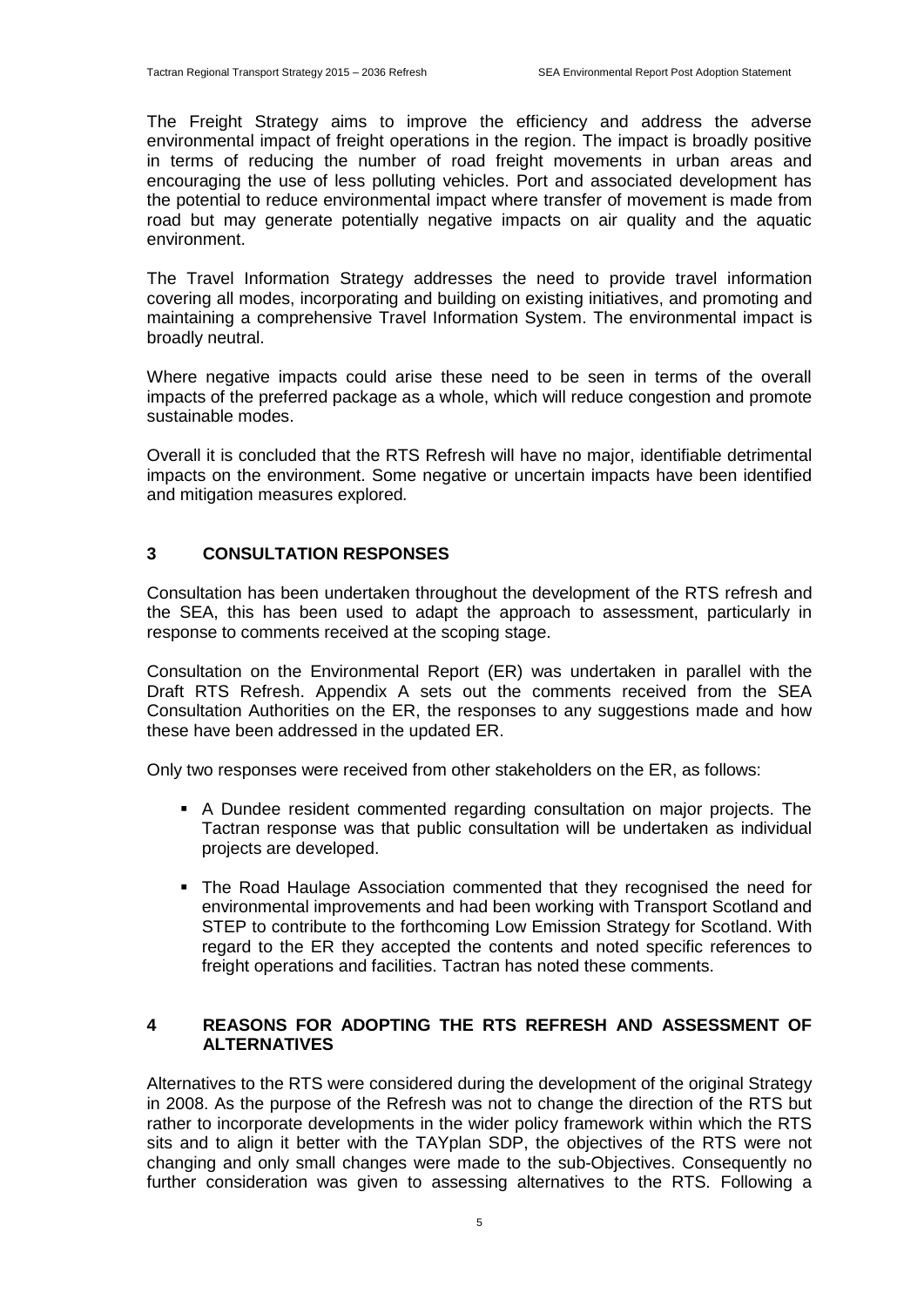request from the Consultation Authorities a summary of the alternatives considered in the original Strategy was included in Appendix 3 of the ER.

# **5 REQUIREMENT FOR FURTHER ASSESSMENT**

The RTS Refresh identified proposals some of which are outline at this stage and have unknown physical impacts. More detailed assessment, development of clear and deliverable mitigation, and monitoring of construction works will be required for the projects that have been identified in the SEA as having the potential for significant environmental effects.

In progressing infrastructure proposals these will have to be fully considered in line with the principles of STAG (Scottish Transport Appraisal Guidance) which includes appraisal of environmental impacts, in order to identify a preferred option before they can be taken forward. Whilst the precise approach to assessment for such projects will need to be agreed between the relevant competent authority and the proponent organisation(s), it is likely that for at least some, a full Environmental Impact Assessment (EIA) would be required. As a matter of course Tactran will recommend that early consultation be held with the Consultation Authorities for any scheme that is likely to have an adverse effect on the natural and historic environment.

Section 5 of the ER provides guidance for the scoping of topics to be considered in ElAs for detailed projects. The SEA also identified the need for project level Habitat Regulations Appraisals where implementation may impact on European designated sites within the region. Policy SC8 "Support the movement of freight by sea", in particular has the potential to impact on the Firth of Tay and Eden Estuary Special Protection Area.

# **6 MONITORING**

The approach to monitoring the environmental effects of implementation of the RTS Refresh was outlined in Section 7 of the ER, as amended following responses from the Consultation Authorities. This comprises a series of monitoring indicators against which the predicted significant or uncertain environmental effects of the refreshed RTS can be monitored.

# **7 SUMMARY**

This PAS document has set out the background to the SEA for the Tactran RTS Refresh. It reports on the response to consultation on the Environmental Report. It also considers the reasons for adopting the RTS Refresh and refers to the assessment of alternatives that was undertaken for the original Strategy in 2008.

The PAS outlines the key findings of the SEA process, which are that overall the RTS Refresh will have no major, identifiable detrimental impacts on the environment. Nevertheless, the requirement for further assessment is recognised in progressing detailed projects and monitoring the environmental effects of implementation of the refreshed RTS is proposed.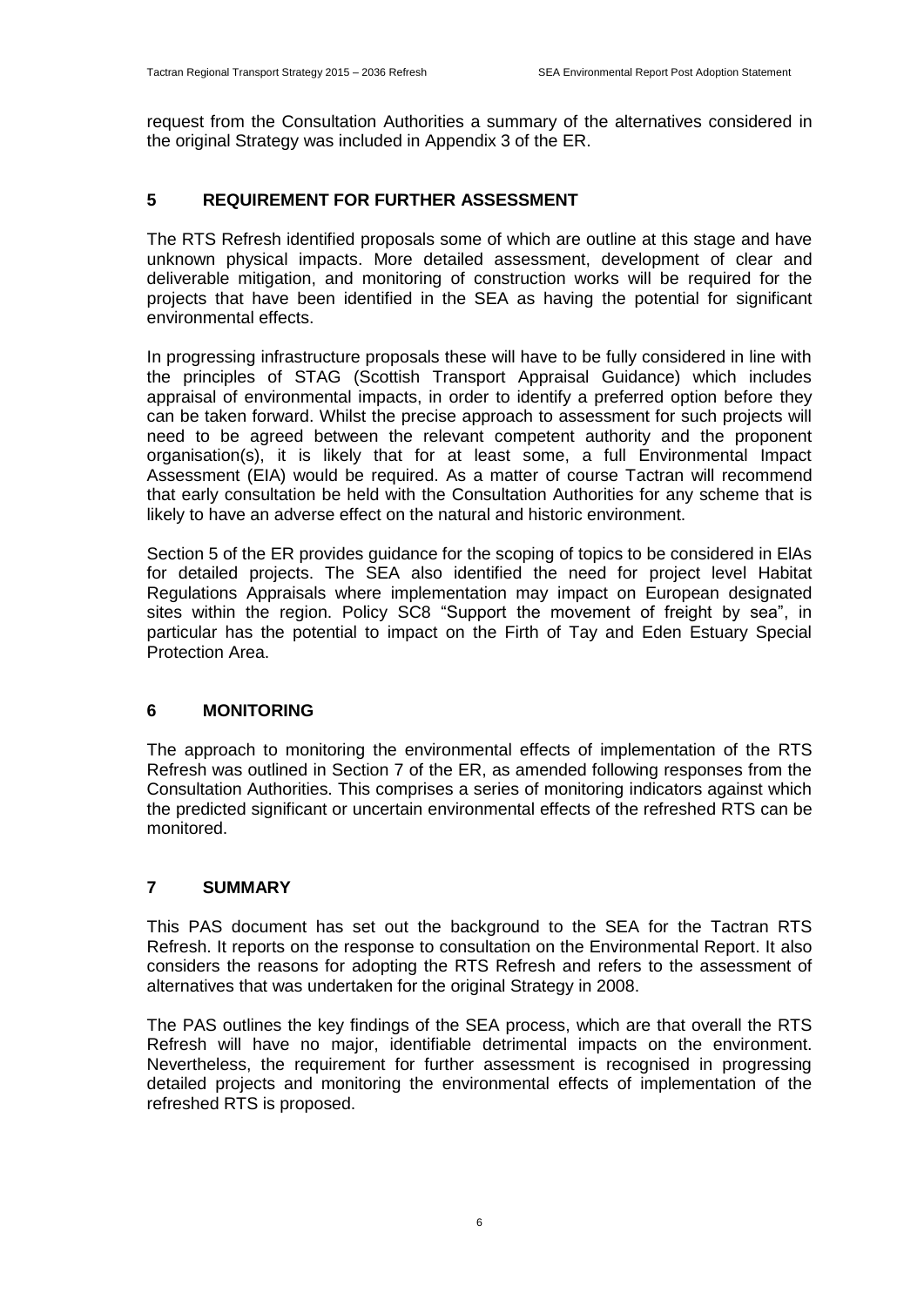# **APPENDIX A COMMENTS FROM THE CONSULTATION AUTHORITIES AND TACTRAN RESPONSE**

| Comments                                                                                                                                                                                                                                                                                                                                                                                                                  | Response                                                                                                |
|---------------------------------------------------------------------------------------------------------------------------------------------------------------------------------------------------------------------------------------------------------------------------------------------------------------------------------------------------------------------------------------------------------------------------|---------------------------------------------------------------------------------------------------------|
| The ER sets out clearly the scope and findings of this assessment, and welcome that the<br>comments which we provided at scoping have been taken into account. I am content that the<br>assessment findings for these sites are appropriate in relation to potential effects on the<br>historic environment and have no detailed comments to offer on the ER.                                                             | Noted                                                                                                   |
| The Environmental Report (ER) provides a satisfactory general assessment of the likely<br>significant environmental effects of the Tactran RTS 2015-2036.                                                                                                                                                                                                                                                                 | Noted                                                                                                   |
| The assessment results in an overall positive score, however we consider that some issues<br>which have been reported as potential negative effects in the commentary have been<br>presented as unknown effects in the assessment matrix.                                                                                                                                                                                 | Noted - the assessment will be revisited as<br>interventions are considered in detail in the<br>future. |
| We are satisfied that most of our comments on the scoping report have been taken into<br>account and welcome the summary of the actions taken by the Council in Appendix A. We<br>however note that waste (under material assets) is not mentioned in the assessment. A<br>considerable amount of waste can be generated as a result of transport infrastructure and we<br>are disappointed that this was not considered. | Noted - waste has been added into review of ER.                                                         |
| 3. Environmental Baseline<br>In Table 4 in relation to the aquatic environment we welcome the consideration of both<br>surface and groundwater and the reference to the quality of waterbodies, however we note<br>the reference to water quality only when referring to trends. In our scoping response we<br>mentioned the importance to consider the quality of the water environment.                                 | Noted                                                                                                   |
| See comments on Ground Water Dependent Terrestrial Ecosystems (GWDTE) in Section 5<br>below.                                                                                                                                                                                                                                                                                                                              |                                                                                                         |
|                                                                                                                                                                                                                                                                                                                                                                                                                           |                                                                                                         |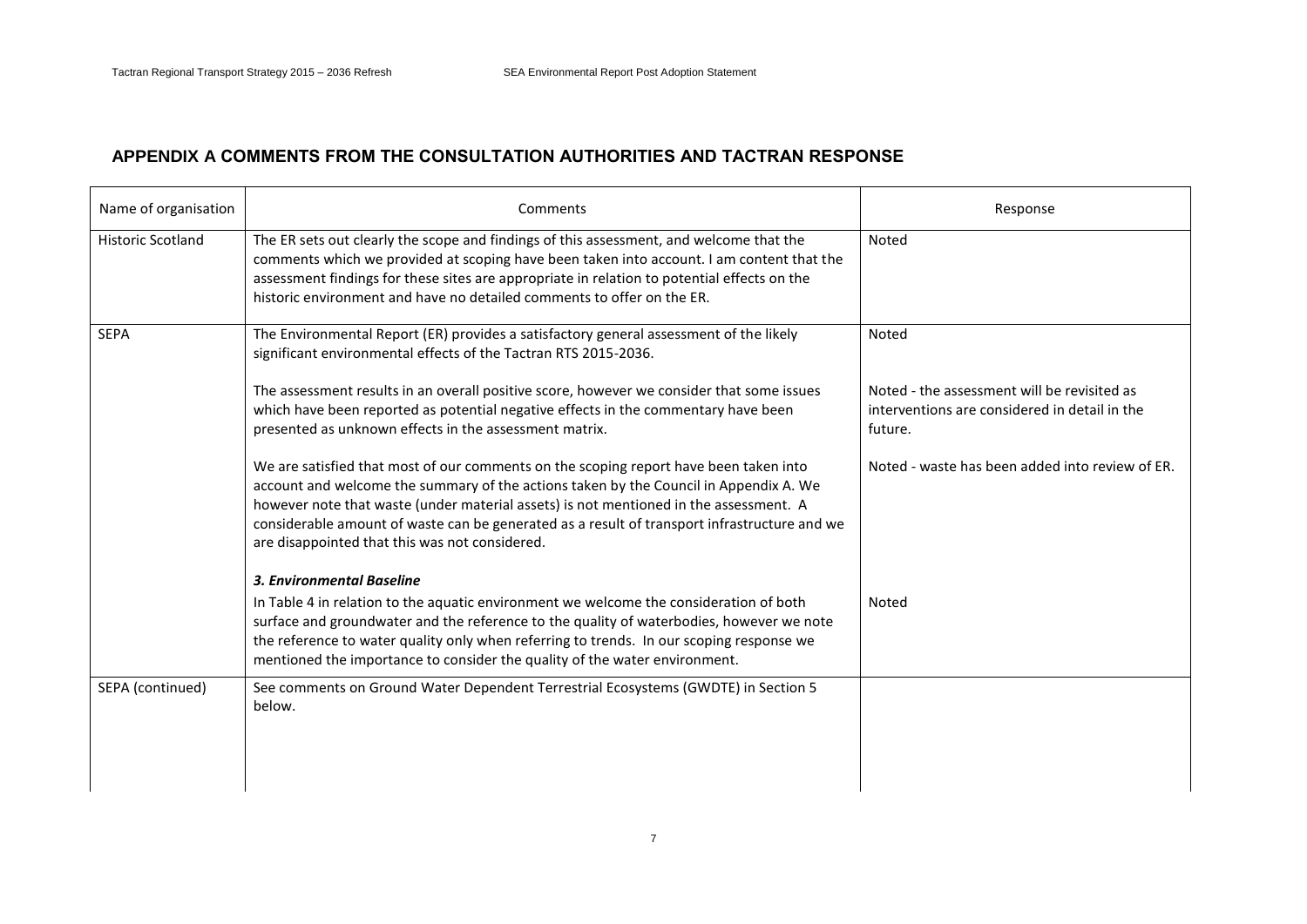| Name of organisation | Comments                                                                                                                                                                                                                                                                                                                                                                                                                                                                                                                                                                                                                                                                                                                                                         | Response                                                                                                |
|----------------------|------------------------------------------------------------------------------------------------------------------------------------------------------------------------------------------------------------------------------------------------------------------------------------------------------------------------------------------------------------------------------------------------------------------------------------------------------------------------------------------------------------------------------------------------------------------------------------------------------------------------------------------------------------------------------------------------------------------------------------------------------------------|---------------------------------------------------------------------------------------------------------|
|                      | 4. Environmental Issues and Problems<br>Welcome the section related to opportunities in addition to the problems. It is however not<br>clear if any of these opportunities have been identified as enhancements in the assessment.<br>We note that waste is identified as an opportunity and we welcome this.                                                                                                                                                                                                                                                                                                                                                                                                                                                    | Noted                                                                                                   |
|                      | <b>5. Environmental Assessment</b>                                                                                                                                                                                                                                                                                                                                                                                                                                                                                                                                                                                                                                                                                                                               |                                                                                                         |
|                      | Table 8 - Environmental Assessment of RTS Refresh policies and proposals provides an<br>accurate assessment of positive effects, which are the majority. We however consider that<br>the negative effects are often 'hidden' under the word 'potential' and reported as unknown<br>(?) in the assessment.                                                                                                                                                                                                                                                                                                                                                                                                                                                        | Noted - the assessment will be revisited as<br>interventions are considered in detail in the<br>future. |
|                      | While it is clear that there are significant negative effects with issues associated with Dundee<br>airport, other policies/proposals have potential negative effects but they have been reported<br>as unknown effect. We would have preferred a more precautionary approach in the<br>presentation of the negative effects with therefore more effort involved in the identification<br>of mitigation measures for such results. This is the case for many SC policies (e.g. SC6, SC7,<br>and SC9). We however note and welcome the comment that 'the severity of these impacts will<br>depend on the design and full environmental impact assessments will be required to<br>determine mitigation requirement'.                                               | Noted                                                                                                   |
|                      | SC11 and SC13 - Development of Dundee airport and direct routes from Dundee to London.<br>The commentary states: 'Effects on local air quality from increased number of flights and<br>traffic accessing the airport could have negative potential effects but with mitigation through<br>a carbon offset scheme could become neutral'. We note the reference to a carbon offset<br>scheme, however we do not consider that this can be considered a mitigation measure that<br>can bring the effects to neutral. We would have welcomed a mitigation which directly refers<br>to the reduction to travel (e.g. links to other forms of travel or consideration if direct flights to<br>London from Dundee would result in less travelling from other airports). | Noted - mitigation will be changed to reduction<br>of travel as suggested.                              |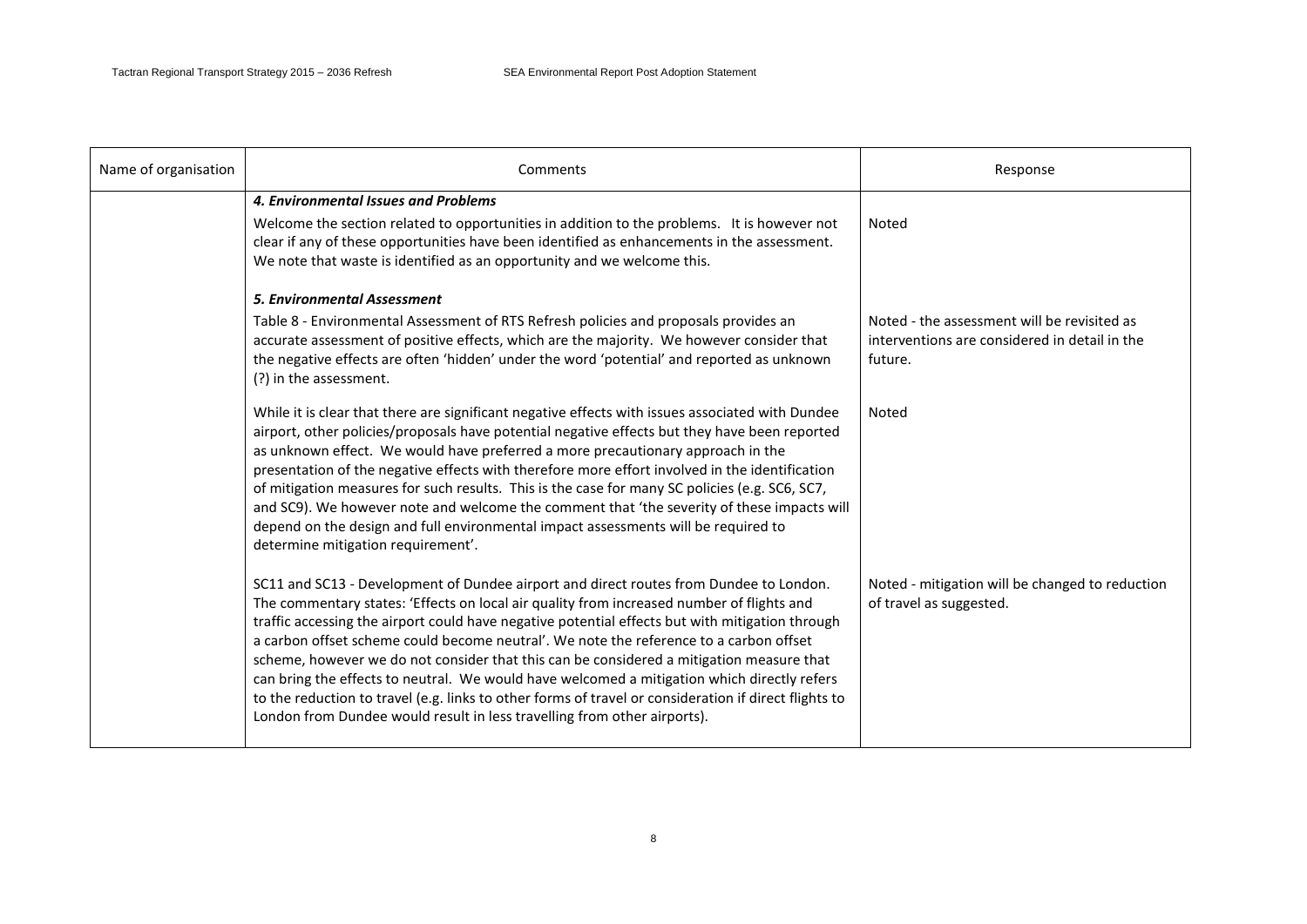| Name of organisation | Comments                                                                                                                                                                                                                                                                                                                                                                                                                                                                                                                                                                                                                                                                                                                                                                                            | Response                                                    |
|----------------------|-----------------------------------------------------------------------------------------------------------------------------------------------------------------------------------------------------------------------------------------------------------------------------------------------------------------------------------------------------------------------------------------------------------------------------------------------------------------------------------------------------------------------------------------------------------------------------------------------------------------------------------------------------------------------------------------------------------------------------------------------------------------------------------------------------|-------------------------------------------------------------|
| SEPA (continued)     | In relation to the aquatic environment we consider important the avoidance of Ground Water<br>Dependent Terrestrial Ecosystems (GWDTE), although this is an issue that could be a problem<br>at local level and therefore should be considered, if appropriate, at EIA level. These habitats<br>are protected under the Water Framework Directive (WFD) and may be impacted upon by<br>development through the excavation of soil and bedrock during construction of roads, access<br>tracks, foundations, trenches and borrow pits. Indeed dewatering of below ground activities<br>may cause localised disruption to groundwater flow. This can impact on GWDTEs and nearby<br>abstractions. This if often an issue for wind farms, but it could be relevant for transport<br>infrastructure too. | Noted - this will be incorporated into the ER.              |
|                      | We note that waste has been considered as part of Table 4 - Environmental Baseline, however<br>there is not an objective related to waste in Table 6 and in general waste does not seem to<br>have been considered in the assessment. We asked for a SEA objective for waste to be added<br>in our scoping response.                                                                                                                                                                                                                                                                                                                                                                                                                                                                                | Noted - this will be incorporated into the ER.              |
|                      | <b>6. Proposed Mitigation</b>                                                                                                                                                                                                                                                                                                                                                                                                                                                                                                                                                                                                                                                                                                                                                                       |                                                             |
|                      | Content with the mitigation measures proposed and in particular we support the reference to<br>EIA as a mitigation measure.                                                                                                                                                                                                                                                                                                                                                                                                                                                                                                                                                                                                                                                                         | Noted                                                       |
|                      | Note that there is no mitigation for flood risk, maybe this is because avoidance of flood risk is<br>assumed? We would have expected some form of mitigation mentioned for flood risk.                                                                                                                                                                                                                                                                                                                                                                                                                                                                                                                                                                                                              | Noted - as indicated avoidance of flood risk is<br>assumed. |
|                      | As waste has not been considered in the assessment, there is no mitigation proposed. We<br>consider waste a significant issue to be considered for the transport strategy and mitigation<br>measure could have been easily been taken from the opportunities mentioned in page 29.                                                                                                                                                                                                                                                                                                                                                                                                                                                                                                                  | Noted - this will be incorporated into the ER.              |
|                      | 7. Monitoring                                                                                                                                                                                                                                                                                                                                                                                                                                                                                                                                                                                                                                                                                                                                                                                       |                                                             |
|                      | Consistently with our previous comments, we would have welcomed indicators for waste<br>generated by development and maintenance of transport infrastructure.                                                                                                                                                                                                                                                                                                                                                                                                                                                                                                                                                                                                                                       | Noted - this will be incorporated into the ER.              |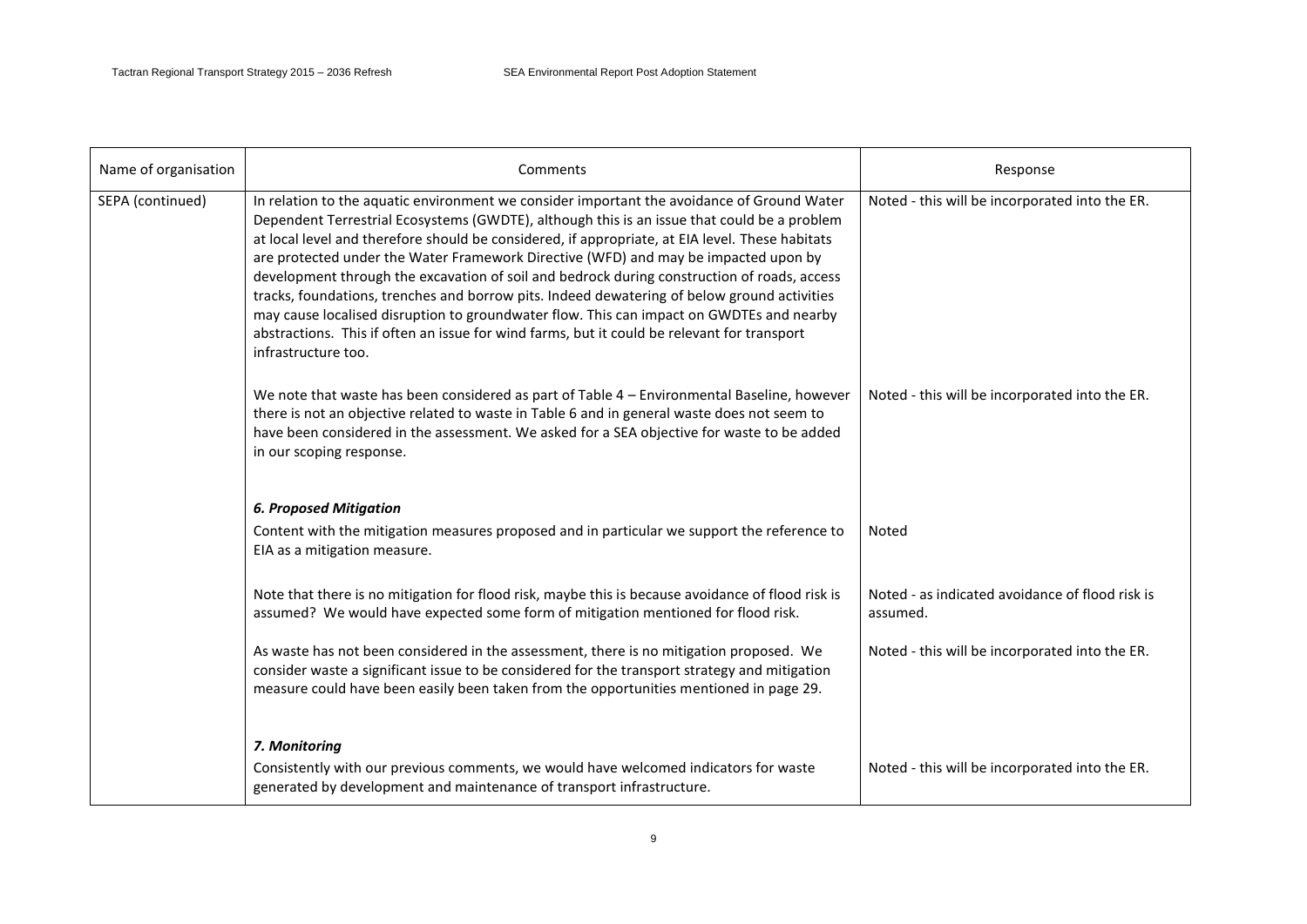| Name of organisation                | Comments                                                                                                                                                                                                                                                                                                                                                                                                                                                                                                                                                                                                                                                                                                                                                                                          | Response                                                                                                                                                                                                                                                                                                                                                                                                                                                                                                                                        |
|-------------------------------------|---------------------------------------------------------------------------------------------------------------------------------------------------------------------------------------------------------------------------------------------------------------------------------------------------------------------------------------------------------------------------------------------------------------------------------------------------------------------------------------------------------------------------------------------------------------------------------------------------------------------------------------------------------------------------------------------------------------------------------------------------------------------------------------------------|-------------------------------------------------------------------------------------------------------------------------------------------------------------------------------------------------------------------------------------------------------------------------------------------------------------------------------------------------------------------------------------------------------------------------------------------------------------------------------------------------------------------------------------------------|
| SEPA (continued)                    | <b>Appendices</b><br>We welcome the assessment of alternatives detailed in Appendix C and are satisfied with the<br>residual effects incorporating the mitigation (which is explained in the key comments column)<br>for the three alternatives proposed: Delivering Economic Prosperity (Table 5.15), Connecting<br>Communities and Social Inclusion (Table 5.16) and Environmental Sustainability and Health<br>and Well-being (Table 5.17). We are however unclear on why there are no SEA objectives for<br>Air, Soil and Water, even though it was agreed at scoping stage that all SEA topics should be<br>scoped in. The alternatives should be assessed at the same level as the preferred option.                                                                                        | It needs to be stressed that this SEA is being<br>undertaken on the Refresh of the RTS. The RTS<br>adopted in 2008 was the subject of a full SEA.<br>Appendix C is taken from that Assessment. The<br>current SEA is in proportion to the scale of the re-<br>fresh of the strategy that is being undertaken.<br>Objectives and Key Strategic Themes contained<br>within the existing RTS for which there is no<br>change proposed, have not been re-assessed, as<br>the assessment carried out in the SEA of the RTS<br>in 2008 remains valid. |
| <b>Scottish Natural</b><br>Heritage | <b>5. Environmental Assessment</b><br><b>Habitats Regulations Appraisal</b><br>The ER refers to a shift to movement of freight by sea rather than road at several points. We<br>agree that in terms of environmental effects arising from road transport, the assessment is<br>correct in identifying this as generally positive. However, in reference to Table 8,<br>policy/proposal SC9 it is not clear that the neutral assessment against the Biodiversity topic<br>has considered the potential effect of sea freight on European designated sites. For example,<br>growth of port facilities would need to be considered in relation to conservation objectives for<br>Firth of Tay and Eden Estuary Special Protection Area (SPA) and Special Area of Conservation<br>(SAC) as a minimum. | Noted the assessment will be changed as<br>suggested and additional explanatory text added.                                                                                                                                                                                                                                                                                                                                                                                                                                                     |
|                                     | The likelihood of proposals having an adverse effect on these sites will depend in large part on<br>proposed changes to existing ports and frequency/type of traffic. Nevertheless, the need for<br>project level Habitats Regulations Appraisal (HRA) as well as EIA should be clearly flagged. On<br>that basis, we suggest that the assessment for Biodiversity under policy/proposal SC9 would<br>more accurately be presented as unknown rather than neutral.                                                                                                                                                                                                                                                                                                                                | Noted - this will be changed as suggested.                                                                                                                                                                                                                                                                                                                                                                                                                                                                                                      |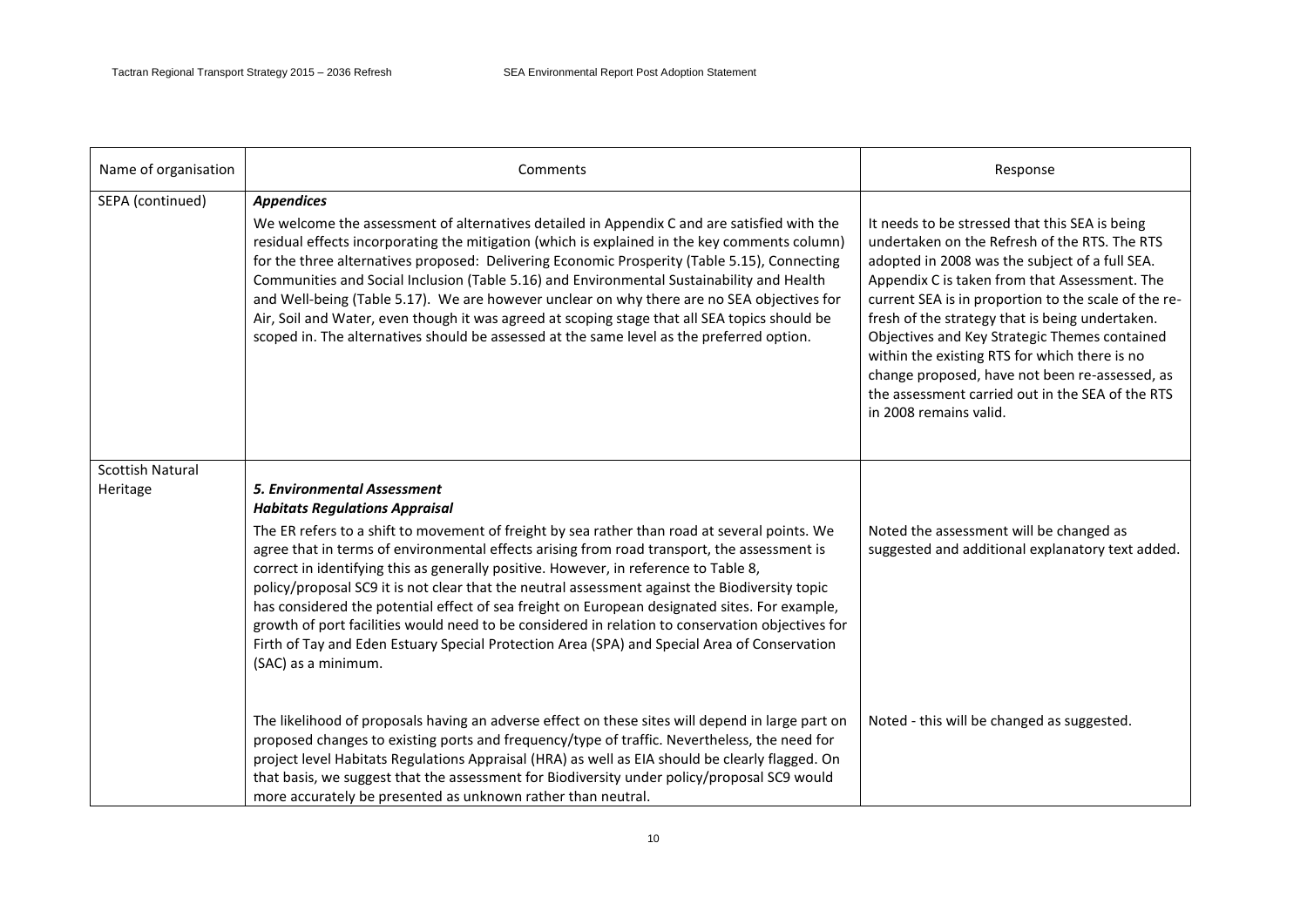| Name of organisation                            | Comments                                                                                                                                                                                                                                                                                                                                                                                                                                                                                                                                                                                                                                                                                | Response                                                                                                                    |
|-------------------------------------------------|-----------------------------------------------------------------------------------------------------------------------------------------------------------------------------------------------------------------------------------------------------------------------------------------------------------------------------------------------------------------------------------------------------------------------------------------------------------------------------------------------------------------------------------------------------------------------------------------------------------------------------------------------------------------------------------------|-----------------------------------------------------------------------------------------------------------------------------|
| <b>Scottish Natural</b><br>Heritage (continued) | <b>Active travel</b><br>Cross-referencing relevant policies/proposals such as AT7 and PR8 demonstrates that the Park<br>& Ride strategy is looking beyond the current approach to such provision, which is focused on<br>driving to the interchange before switching to bus or train. The detail of these<br>policies/proposals in Table 8 indicates that active travel networks and cycle parking will be<br>planned into Park & Ride sites in the Tactran area. We welcome this integrated approach and<br>suggest that this links well with policy in the emerging TAYplan Proposed Plan in addition to<br>national policy such as A Long-Term Vision for Active Travel in Scotland. | Noted                                                                                                                       |
|                                                 | Assuming that our interpretation of policies/proposals AT7 and PR8 is correct, the assessment<br>of the Park & Ride strategy will be more positive for policies/proposals PR5, PR8 and R9 than is<br>currently set out.                                                                                                                                                                                                                                                                                                                                                                                                                                                                 | Assessment to be changed as suggested with<br>explanatory note - note there is no PR9.                                      |
|                                                 | Policy/proposal PR2 would presumably have a positive effect on Human Health and Safety due<br>to reductions in air pollution, vehicle miles travelled within cities and, if integrated as in AT7<br>and PR8, due to the health benefits of modal shift to walking and cycling. On that basis,<br>assessment of PR8 should also be reviewed.                                                                                                                                                                                                                                                                                                                                             | Assessment to be changed as suggested with<br>explanatory note.                                                             |
|                                                 | 5.6 Cumulative effects of RTS refresh<br>Table 9 presents a clear overview of cumulative effects. The 'predicted residual effects'<br>column is a particularly useful snapshot of the assessment.                                                                                                                                                                                                                                                                                                                                                                                                                                                                                       | Noted                                                                                                                       |
|                                                 | As discussed above, it should be noted that in the case of the Biodiversity topic, project level<br>HRA may also be required.                                                                                                                                                                                                                                                                                                                                                                                                                                                                                                                                                           | Noted - text amended                                                                                                        |
|                                                 | <b>6. Proposed mitigation</b><br>The introduction to Section 6: Proposed Mitigation provides a clear link to EIA and the need<br>for robust project level mitigation measures. Following review as discussed above, we would<br>expect the environmental assessment of the policies/proposals to provide an initial direction<br>for scoping EIA topics at the project level.                                                                                                                                                                                                                                                                                                           | Noted - additional text added in Section 5.7<br>regarding initial direction for scoping EIA topics<br>at the project level. |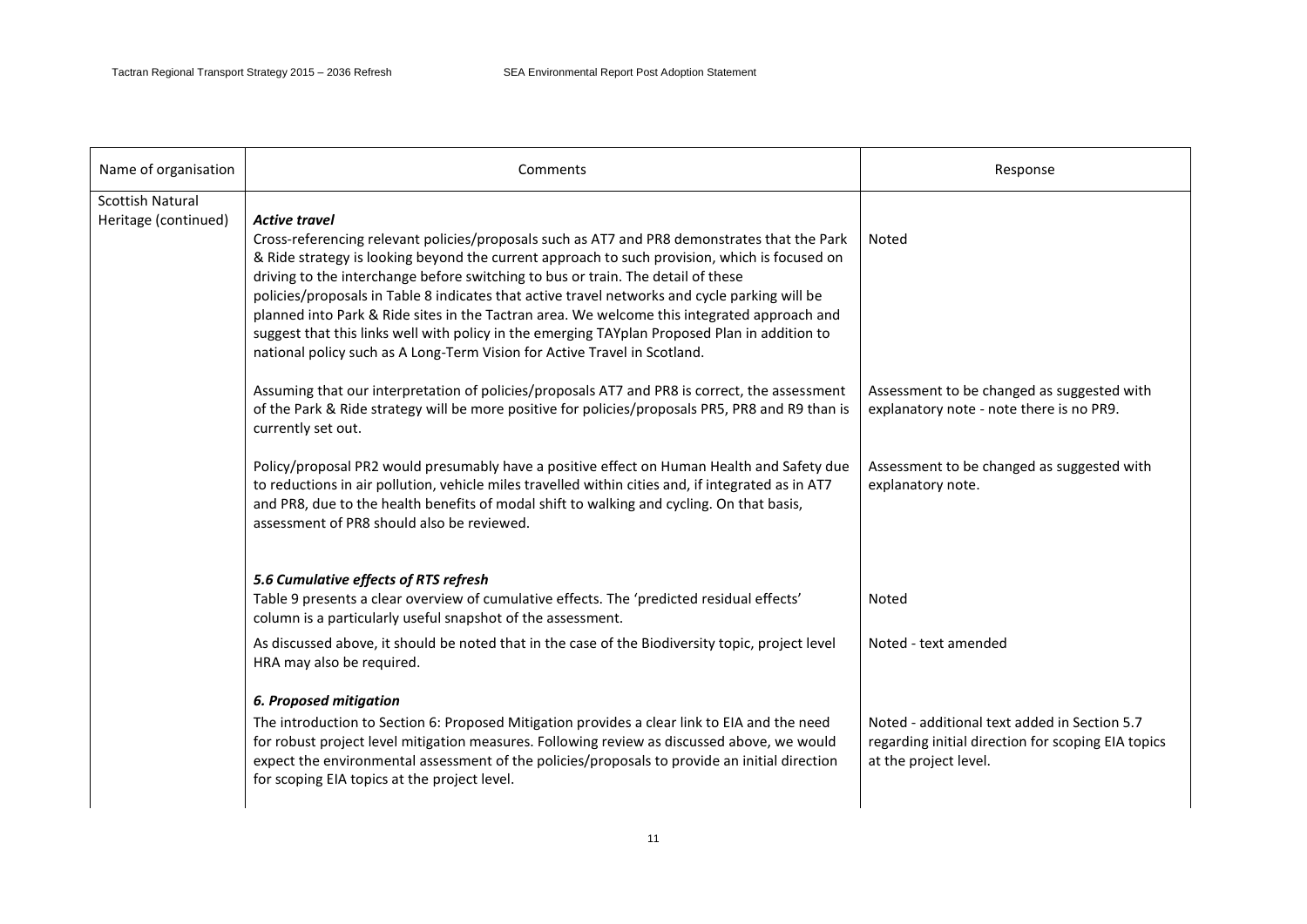| Name of organisation | Comments                                                                                                                                                                                                       | Response             |
|----------------------|----------------------------------------------------------------------------------------------------------------------------------------------------------------------------------------------------------------|----------------------|
|                      | <b>Mitigation measures</b><br>We generally agree with the mitigation set out in Table 10 but again, reference to project level<br>HRA is needed against the second SEA Objective under the Biodiversity topic. | Noted - text amended |